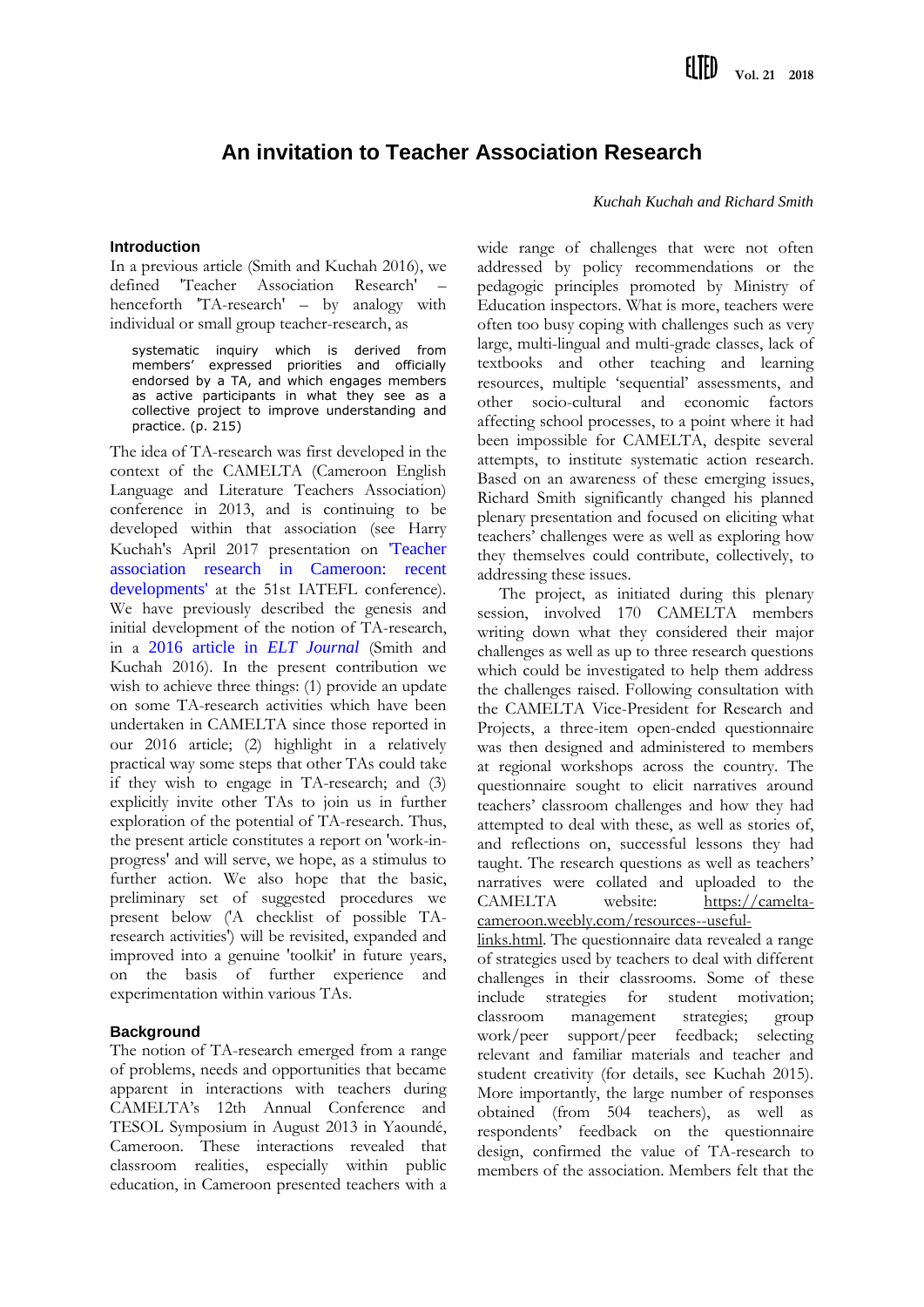open-ended nature of the questionnaire not only gave them the freedom to express themselves fully, but that the entire process of encouraging them to share their experiences helped them reflect on their practices and gain motivation as they reflected on their successes. Besides, there was a sense of ownership emanating from the fact that, in responding to the questionnaire, members were actually addressing some of the research questions they themselves – or fellow members – had identified (for details, see Smith and Kuchah 2016).

## **Update**

As reported by Smith and Kuchah (2016), a significant development in the CAMELTAresearch initiative by the end of 2013 was the shift in focus from individual teacher-research to a collective approach. Nevertheless, as Ekembe and Fonjong (2018) report, a critical issue has continued to be teacher identity, or sense of selfworth – teachers perceiving themselves as having little to contribute to either local or global ELT. Thus, in September 2016, in order to demonstrate to teachers that examples of their current practice could generate pedagogical reflections relevant both locally and globally, a new research group was formed within CAMELTA to take the collective endeavour forward. This group consisted of 34 volunteers, most of whom were relatively novice teachers with up to five years' teaching experience. They were initially guided and supported by a more experienced teacher and researcher, Eric Ekembe. By means of a WhatsApp group forum, they started out by identifying – from the database of research questions which had been collected, categorised and prioritised earlier in the project (see Smith and Kuchah 2014, 2016) – those questions that resonated most with their own classroom experiences. The research questions that were selected from this process covered themes such as learner motivation, lack of resources, low proficiency of learners, and reading and writing skills. Since learner motivation ranked most highly, the group decided to make this their focus for the coming year (Ekembe and Fonjong 2018). Having decided on a theme, the group continued their biweekly WhatsApp meetings, now focusing on possible *strategies* to foster learner motivation. Meetings also included discussions around the topic of motivation and learner autonomy, based on short articles. At the end of each discussion, a summary of the main ideas raised by group members was posted both in the WhatsApp group and on the group Facebook page. At the same

time, the teachers within the group planned and delivered lessons incorporating these strategies, and kept a record of their experiences. With funding from the University of Bath and the US Embassy in Cameroon, the group were then able to hold a series of monthly face-to-face meetings where they could share their experiences and begin to generate ideas for good practice. In total there were five meetings; during each one, three different teachers shared their lesson plans and stories, and, each time, Q & A sessions and discussion enabled group members to reflect on the different classroom experiences and to identify useful motivational strategies which could be shared with the wider TA membership.

A significant outcome arising from the face-toface meetings was the way in which the members of the research group, that is, the teachers themselves, began to identify and voice their needs. They appeared to more clearly recognise the value of reflecting on their own practice, the potential of classroom-based research and the extent and significance of the information that could be collected. They themselves suggested compiling an inventory of activities or ideas for motivating learners. They also explored and suggested how they could gather feedback on their lessons from learners as well as other teachers, and considered how they might use questionnaires, checklists and peer observation. Up to this point, it could be argued that the TA-research agenda was largely driven and led by the commitment of a few individuals within the TA leadership. Now, as a result of the research group's experience of TAresearch, it was beginning to be directed and steered by the teachers themselves.

This 'turning-point' was accompanied by an apparent surge of energy and motivation within the research group, and a renewed spate of TAresearch activity ensued. The first new development was the 'mobility scheme'. This involved group members pairing up to carry out peer observation: using notes and video clips taken with mobile phones, teachers reflected on each other's lessons, reported back to the research group via weekly WhatsApp meetings, and prepared lessons together. Making use of checklists and open-ended questionnaires, they also gathered student feedback. Not surprisingly, as research activity increased, some members of the group began to express a need for more formal training in research methods, and the idea of action research workshops emerged. Initially, two workshops were set up on the topic of learner motivation. Participants were asked to read a selection of relevant articles on the topic and hold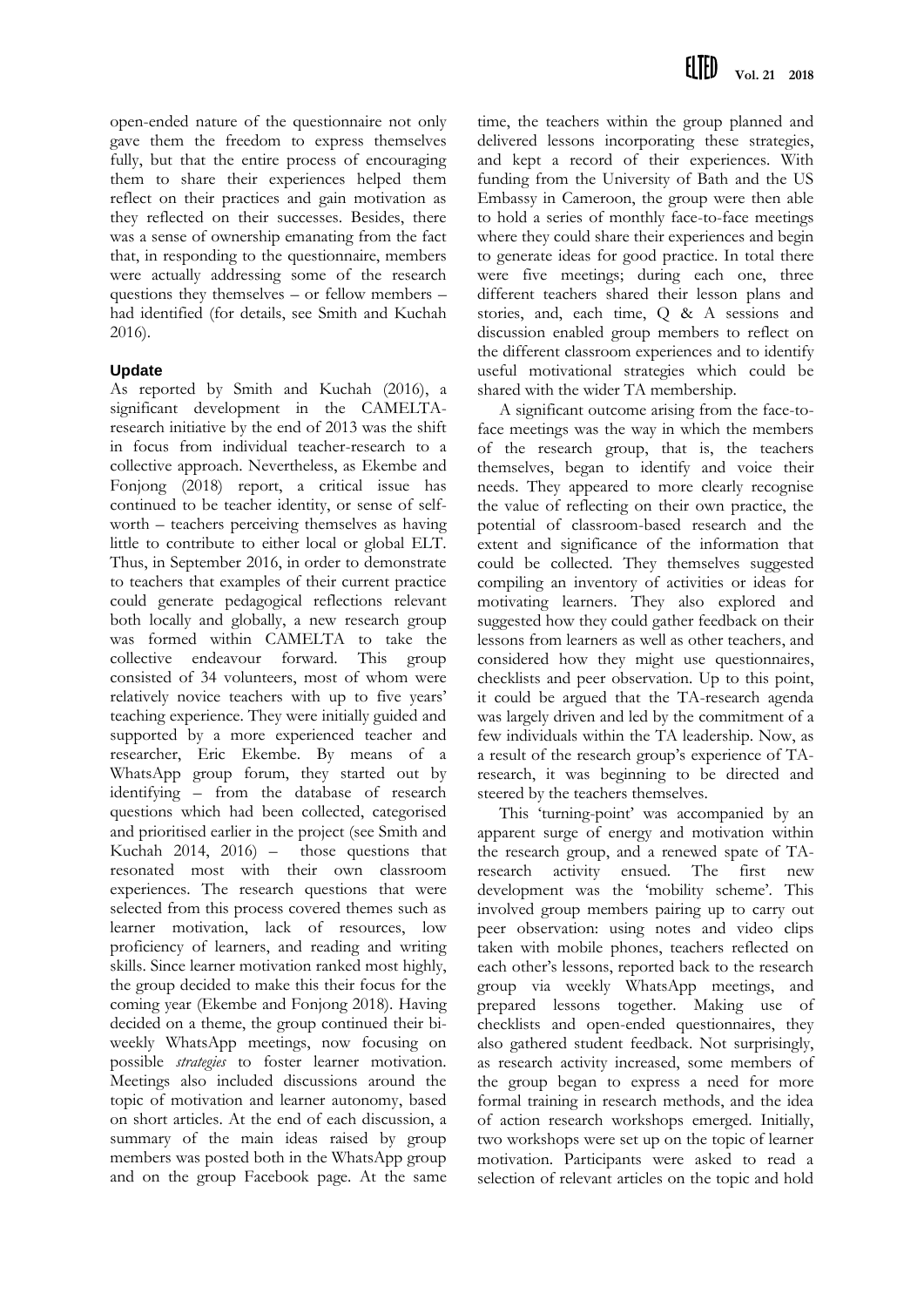a discussion. An action research workshop was also eventually organised in March 2017, being sponsored by the US Embassy and led by Peggy Kang, a US English Language Fellow in Cameroon.

Possibly the greatest success of TA-research activities during this period has been the shift in identity and sense of self-worth for those teachers who have become actively involved in the CAMELTA Research Group. Feedback from the WhatsApp forum indicates that members perceive themselves as informed practitioners who do have something to contribute, who can support and coach their colleagues, and who can empower others (see Ekembe and Fonjong 2018 for details). They are able to describe, with confidence and in detail, the steps they have taken to reflect on and research teaching and learning in their classrooms. They also acknowledge the benefits of researching collaboratively and this has led to greater confidence. In short, they recognise that being part of the CAMELTA Research Group has enabled them to grow professionally.

In addition to these benefits for those involved, there are other significant outcomes of the CAMELTA Research Group activity from this period of the project which deserve a mention. Firstly, members of the group are beginning to present papers at local conferences and workshops, and write for publication. The fact that some of these papers are for international publications supports the growing belief among TA members that they do have something to contribute to global as well as local ELT. On a national level, four group members were invited to run training workshops and give demonstration lessons to pre-service teachers at the College of Education of the University of Yaoundé – an unprecedented development in ELT in Cameroon.

A further success of the CAMELTA-research project has been its ability to attract funding. As Smith and Kuchah (2016: 219) previously reported, as a project officially instigated and sanctioned by a TA, the CAMELTA Research committee was able in 2015 to apply for and win external funding (the IATEFL Teacher Association Project Award). This project was essentially developed around one of the research questions identified from the 2013 database, that is, 'How can CAMELTA support early career teachers isolated in rural parts of the country?'. Since then, the research group has again been successful in obtaining sponsorship and funding from two external agencies (the US embassy and the University of Bath), allowing it to hold

meetings and workshops, both of which have proved key to the development of the project.

One of the main challenges still facing the CAMELTA-research project is how to transcribe and organise the wealth of data collected from peer observation and learner feedback during this period of activity. What is more, it is yet to be determined how such data can be disseminated effectively to the wider TA membership and used to address the key issue of learner motivation in Cameroonian classrooms. Indeed, one of the advantages initially envisaged of such a large-scale, collective TA-research project – that findings could be used to influence educational policy from the bottom up (that is, rather than teachers being the 'victims' of inappropriate top-down policies) – has not yet been realised either. Additionally, the fact that the research group is, at the moment made up of teachers in only one of the ten regions of the country means that the realities of teachers in other parts of the country are not yet being investigated.

Another challenge is the lack of institutional incentive for developmental projects such as the one the group is involved in. CAMELTA Research Group members work during their weekends, sometimes squeezing in meetings between piles of essays to mark. It is possible that without any formal institutional recognition of the efforts of these teachers, they may eventually experience burn out and lose motivation. While professional development is a personal trajectory, the recognition of, and support for teacher development initiatives can be a powerful incentive (Focho 2018).

The developments we have described so far, coming on top of those previously shared in Smith and Kuchah (2016), indicate that there is definite value in encouraging collaborative teacher inquiry amongst TA members on their shared concerns, especially in contexts where professional development opportunities are rare (Focho 2018) and where participation in a teacher association might offer the only opportunity for teachers to share good practices and develop their professional identities and abilities (Gnawali 2016).

Early in 2017 in Athens, the TESOL International Association organised a Summit on the future of the TESOL profession in which we both participated. Independently, we noted that our experience and ideas regarding TA-research seemed to fit very well with the notions of professional inquiry and collective empowerment which were highlighted as important in Summit presentations and discussions. One of the speakers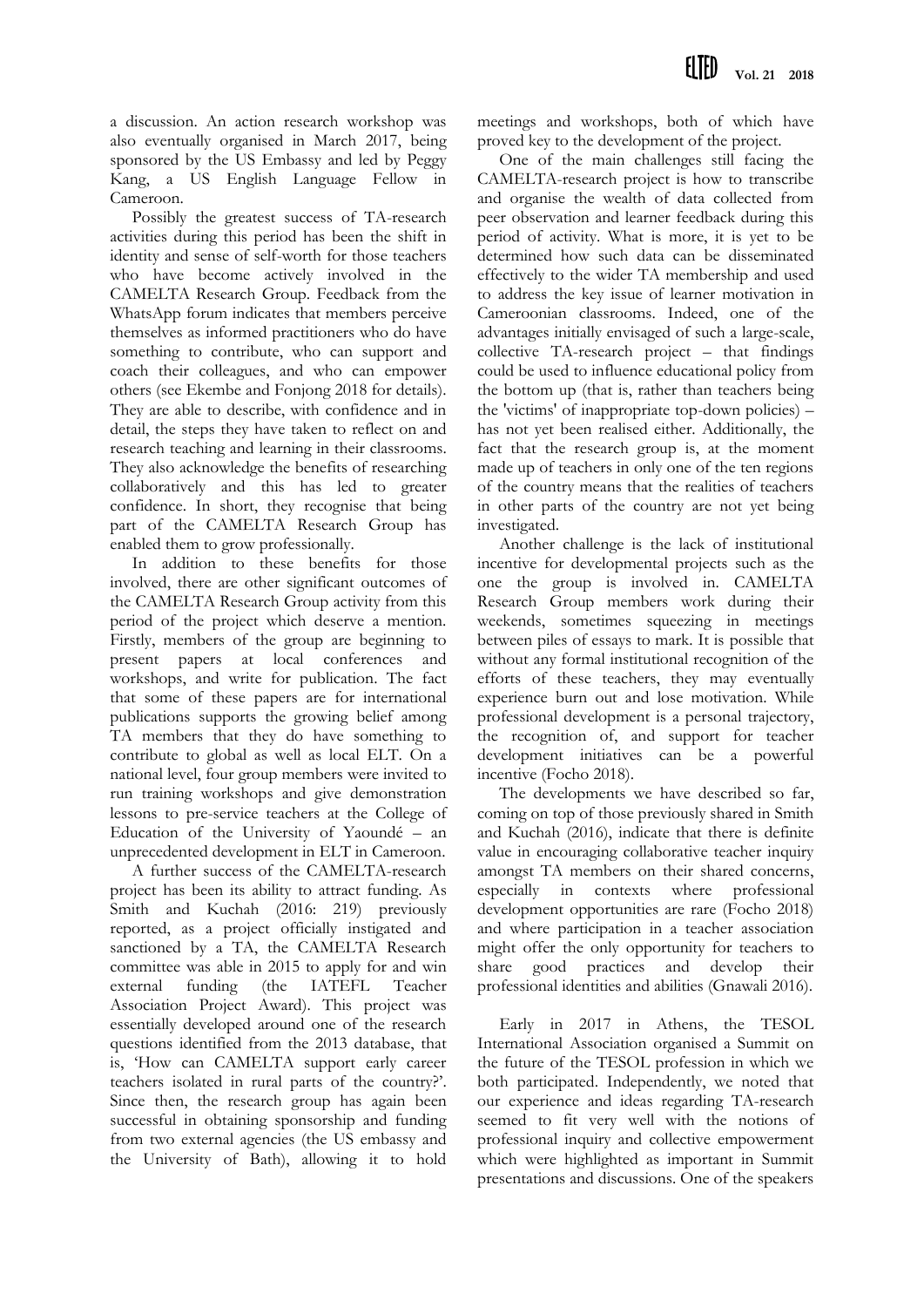under the thematic area of 'the profession as change agent', Misty Adoniou, argued that

Professional teachers associations have an important role to play in curating and disseminating new knowledge.

Teachers associations also provide a space for teachers to speak with one another, to share their experiences and their expertise. This not only builds collegiality, but importantly it builds a common message, synchronizing voices so that they can speak clearly to those at both the meso and macro level and say: *This is who we are and this is what we know, this is what we do and this is how we make a difference*.

#### Adoniou (2017)

The notion of TA-research, which we ourselves thought would be very fitting as a complement to the discussions, was not explicitly referred to by other participants. However, a couple of months later, at Harry Kuchah's abovementioned presentation at IATEFL 2017, Sarah Sahr of TESOL International Association encouraged us to develop a toolkit which could be of benefit to other teacher associations. Below, we therefore present a version of such a toolkit in preliminary 'checklist' form. We hope to develop this further, in collaboration with other teacher associations over the next year or two.

## **A checklist of possible TA-research activities**

Below we detail the steps we ourselves went through and/or imagined taking, together with our reflections, to possibly benefit other teacher associations which might take the ideas up. Although the steps are presented in a logical order, they didn't necessarily happen in this order, nor do they have to follow this order – or all be carried out – in another TA's practice. Instead of numbering them, we've placed a check-box next to each possible action, to encourage other teacher associations to consider which ones might be feasible in their own context. Please check / tick those that are! Of course, as a new form of research currently being developed, the processes of engaging in TA-research may vary in different parts of the world depending on the specific needs and abilities of each teacher association. It is our hope that teacher members and leaders who find the idea attractive will be able to try some of the ideas/procedures presented here, develop TApractices of their own, and share their challenges and successes with us and with other TAs.

## *Present the idea of TA-research to association leaders*

Perhaps reading our *ELT Journal* article (Smith and Kuchah 2016) might persuade some association

leaders to give TA-research a try. We also hope that the present article and checklist will help to persuade or at least give some food for thought to TA leaders who can see the value of their TA promoting inquiry-based collaborative professional development and – potentially – effecting wider change on this basis. As more TAs get involved and report on their experiences, such further reports might also be persuasive.

## *Establish a small research committee to take the idea forward*

Assuming TA leaders approve of the general idea, a small group of interested members could be formed as a research committee to take the project forward. Potentially, this could form the startingpoint for the formation of a Research Group or even, later, a Special Interest Group.

In the case of CAMELTA, a research committee made up of four members and headed by a Vice President in charge of research and projects had been formed, prior to this project (in 2009). The role of this committee was to enable CAMELTA to bridge the gap between pedagogic policy rhetoric and the actual classroom experiences of teachers by promoting Action Research amongst its members. Between 2009 and 2013, only one action research project by a CAMELTA member (see Focho 2011) had been successfully carried out and reported. However, the existence of, and acknowledgement of the important role of this committee meant that the association was already pre-disposed to developing research ideas.

### *Present the idea of TA-research to members of the association*

As we have described above, the idea of TAresearch was first presented to CAMELTA members via a plenary presentation at the annual conference, and this can be a good place for immediately getting feedback – and some members' own research questions (see next stage below). However, it could also occur via an article in the association's newsletter (where there is one), perhaps associated with an online questionnaire.

The plenary or article could be called something like 'The potential of [name of your association] research'. You can establish reasons why TA-research could be a good thing, perhaps repeating arguments from our *ELT Journal* article (Smith and Kuchah 2016). Suggest that the association could select some questions of general importance to the membership and could then mobilize collectively to gather data from across the membership. Advantages of this could include: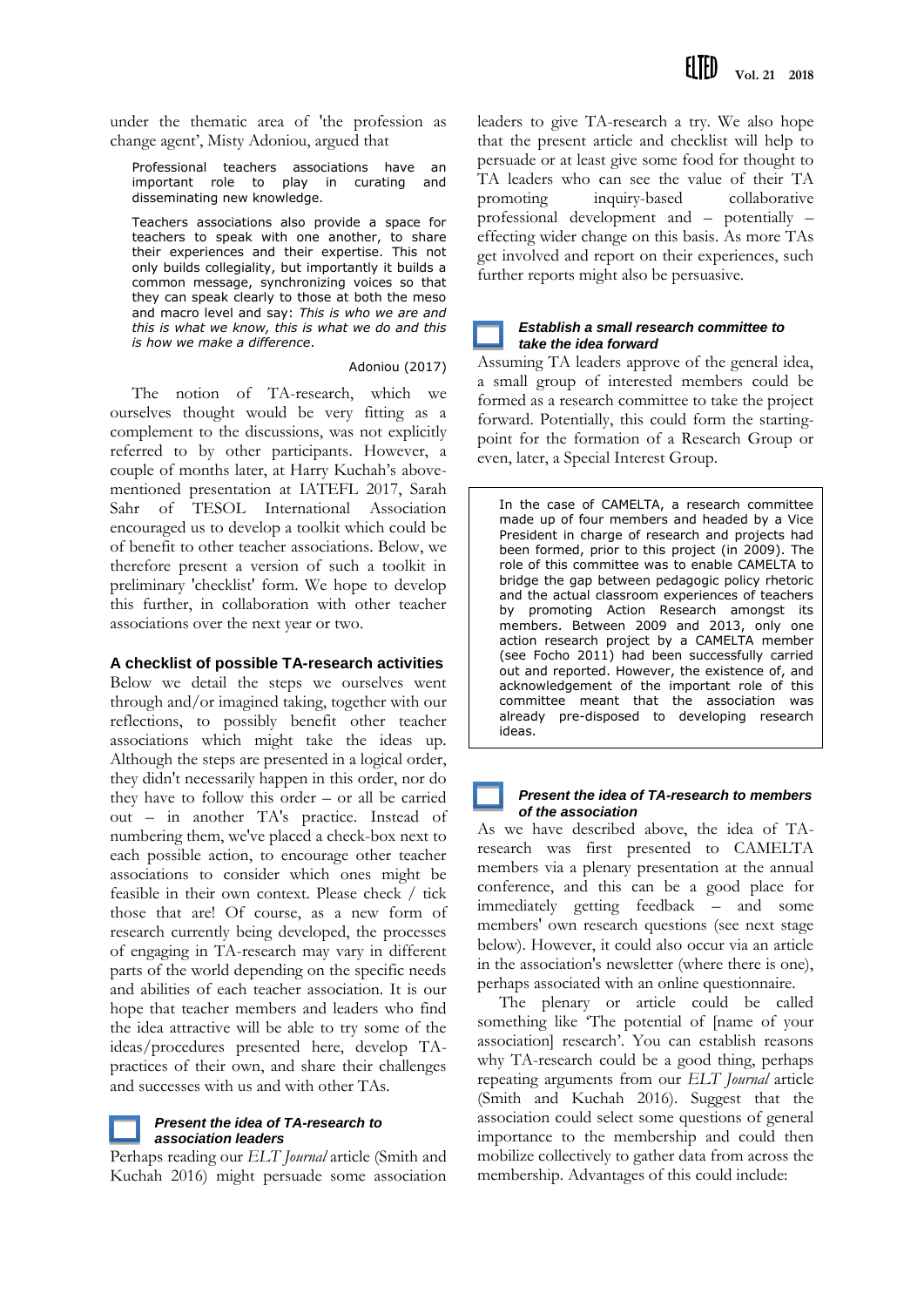- gathering a large amount of data if the Association as a whole can be mobilized
- persuasiveness of the research to those in authority due to large sample size
- sharing appropriate possible local solutions to problems, if successes as well as problems can be shared
- collective development of research skills
- increased confidence of participants in their own ideas, serving as a preparatory basis for future projects, including, perhaps, more individual or small-group research.

### *Elicit research topics / questions from the membership*

Introduce the notion of a 'research question' (all research needs to begin with a question or questions). Participants in the plenary session write their perceptions of the overall TA-research idea and also write suggested topics for research and/or associated research questions on slips of paper distributed during the plenary session. This could alternatively (or perhaps additionally) be done via questionnaire sent to all members but the response might be relatively disappointing. Perhaps an electronic questionnaire could be set up (e.g. via SurveyMonkey), together with an article / blog like the one described above.

For example, in August 2013 during the CAMELTA annual conference, 170 conference participants each wrote down research questions of particular relevance to them during a plenary session led by Richard Smith. The session, entitled 'In your circumstances, the potential of CAMELTA research' gave participants the opportunity to highlight some of their problems and to explore ways through which the association could tap into successful experiences within the membership to solve generally perceived problems. Research questions written by teachers were collated and typed out by the Vice-President for research and projects of the association and then shared with members of the research committee. Here are two examples of research questions from CAMELTA members:

- 1. How can you make students interact actively in English during English language lessons?
- 2. How can teachers cope with the lack of textbooks on the part of learners?

$$
\mathbb{Z}^{\mathbb{Z}}
$$

### *Categorize topics / research questions into 'research priority areas'*

Grouping research questions into thematic areas can help highlight those areas of concern which are most prevalent – hence the term 'priority areas' – among the individual research questions collected. These will serve as a resource and encouragement for TA members to pursue their own inquiries on topics which reflect members' priorities. It will also help committee members identify where members need the most help and potentially identify speakers at subsequent conferences with expertise in these areas. It is important, however, to ensure that these do in fact reflect priorities as stated, not simply the committee's view as to what should get prioritized.

In the case of CAMELTA, research questions collected from members were later categorised into 'research priority areas' by a team of CAMELTA members working in collaboration with volunteers from the IATEFL Research Special Interest Group. For example, in the list of questions below, the first two were categorised as 'promoting student participation', questions 3 and 4 as 'dealing with low resources' and questions 5 and 6 as 'approaches to teaching and managing large and multigrade classes.' See also Ekembe and Fonjong (2018) for further examples of categorization of research questions.

- 1. How can you make students interact actively in English during English language lessons?
- 2. What strategies can be used to engage students in English lessons in a multilingual society?
- 3. How can teachers cope with the lack of textbooks on the part of learners?
- 4. How can teachers produce materials to bridge the gap created by inadequate materials?
- 5. What methods of teaching are appropriate in teaching a multi-grade class?
- 6. How can students in a large class be managed, motivated, taught and assessed effectively?

#### *Prepare a questionnaire to gather data relating to selected topics / questions from across the TA membership.*

This can be either very focused on one or two of the issues revealed via the above process or it can be open in nature, to be as inclusive as possible. For example, in order for this first phase of research to be as broad-based and constructive as possible, a simple open-ended questionnaire can be designed to collect relatively extensive accounts of practice that might help provide deeper insights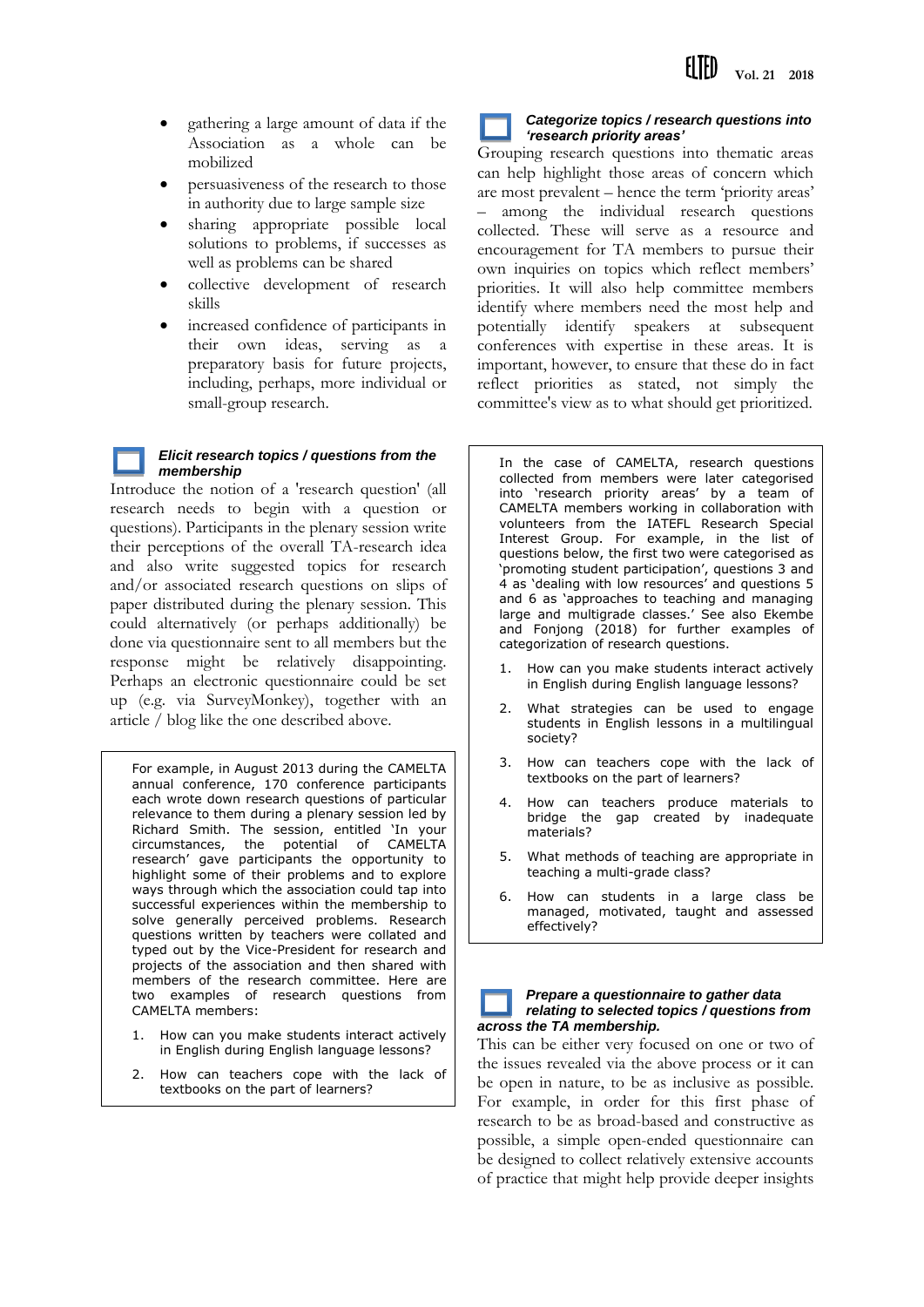into the general question of 'What are teachers' pedagogic challenges and successes overall?'.

The questionnaire might also include an initial section for personal information and a final section for comments about the questionnaire itself, as in the case of the CAMELTA questionnaire.

After a series of deliberations, in the CAMELTA case a questionnaire was designed which aimed to capture information about local realities such as different types of schools as well as socioeconomic and geographical locations of the schools in which members worked. Open-ended items in the questionnaire aimed to elicit extensive accounts that could help capture multilayered and nuanced understandings of teachers' classroom experiences. Thus, a set of three openended questions was framed:

1. Please tell the story of a recent successful experience in your teaching.

What was successful and what made it successful, do you think?

2. What are the major problems you face in your teaching situation? What is problematic and why?

3. Please describe anything you have done to address (some of) the problems in (2) above. Was this successful? Why/Why not?



## *Administer questionnaire to members*

You may want to consider distributing the questionnaire at a conference or at local TA events where as many members as possible are attending, to ensure maximum participation. Give a dedicated slot on the timetable for teachers to complete the questionnaire during the events themselves. Where possible, the questionnaire could also be distributed via an online platform so that members who are unable to attend the event are able to respond as well.

CAMELTA's regional chapters organise at least three regional seminars and workshops every year. It was during these regional events that the questionnaire was distributed to participants across the country. This was made possible by the fact that chapters specifically dedicated space in their seminar timetable for teachers to write their responses. Chapter heads were responsible for gathering completed questionnaires.



#### *Return questionnaires to research committee.*

Where questionnaires are administered at regional level, these will need to be returned to the research committee. In the case of CAMELTA, regional

leaders returned all completed questionnaires to the research committee by post or in person.

In all, a total of 504 questionnaires from the 10 regional chapters were returned by post to CAMELTA's VP for Research and Projects.



Where, as in the case with CAMELTA, the responses are hand written, these will then need to be typed out in electronic form for easy access by whoever is responsible for analysing the data. It might also be useful to collate responses to each of the three questions into a database for future exploitation and analysis.

With the help of seed-funding from IATEFL's ReSIG, all responses were typed out and saved electronically. These were then sent to a team of volunteer analysts made up of both CAMELTA and IATEFL ReSIG members and also stored (and later uploaded to CAMELTA's website) for future exploitation.

## *Prepare and carry out interviews about selected research questions*

During the preliminary analysis, identify respondents with interesting insights which might need to be further explored. Prepare and carry out further individual interviews with these questionnaire respondents, to develop further both their stories of success and their reflections on these. These may then constitute longer narratives which could be put together in a volume and published online or in hard copies and distributed to the wider membership (see, for example Smith, Padwad and Bullock 2017).

## *Report findings to members*

The committee shares an overview of responses with the wider membership in a report, as a basis for reflection on contextually appropriate forms of pedagogy. For example, at the following year's conference and subsequent conferences, ensure that a plenary session is devoted to reporting back to the membership about project developments. This can be followed by a workshop in which participants look at excerpts from the data and discuss ideas arising which might benefit their own future teaching or individual research.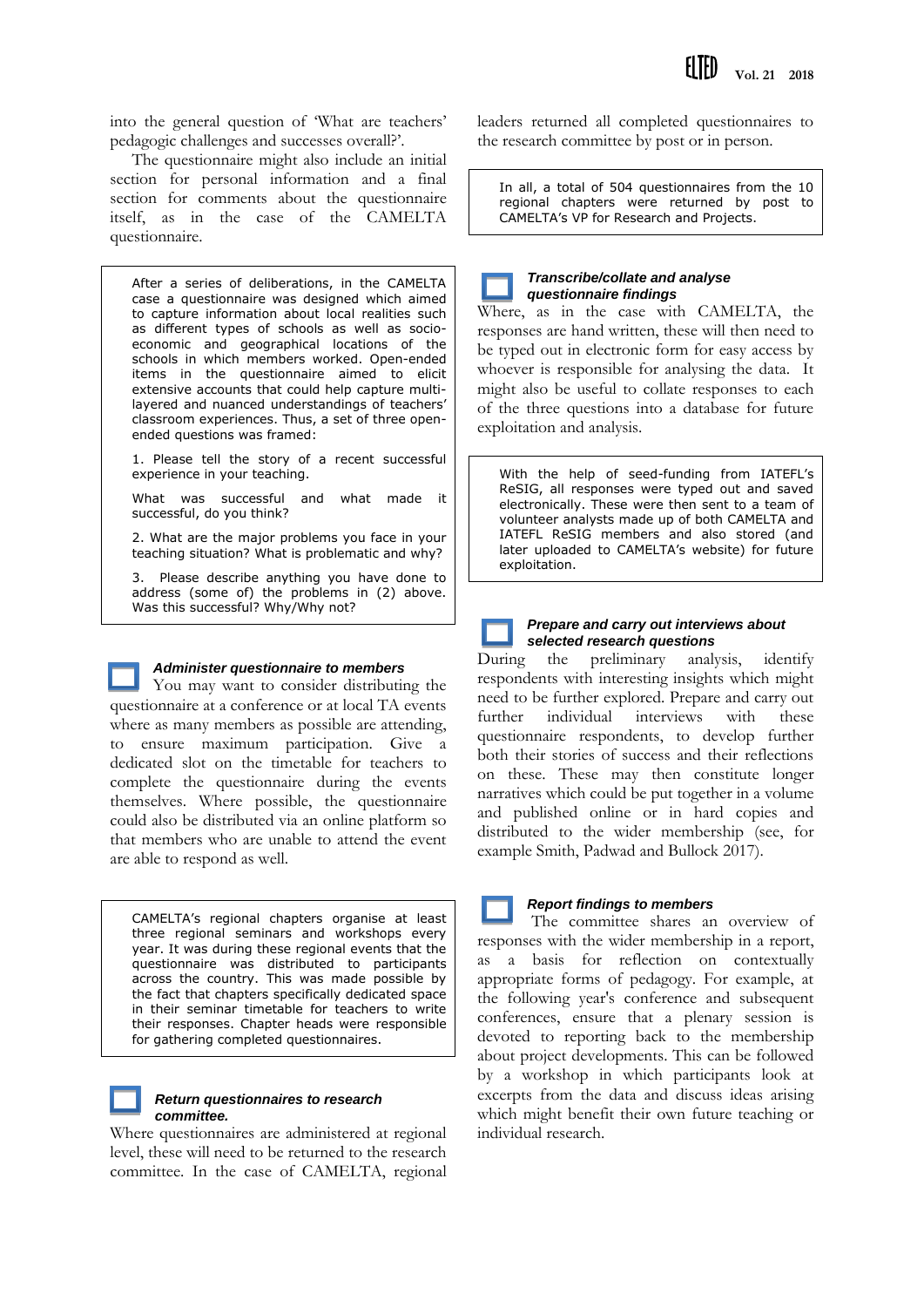The team of volunteer analysts from CAMELTA and IATEFL ReSIG produced preliminary findings from a small set of responses, and these were put together as a report in the Research SIG newsletter (see Kuchah 2015) as well as being shared with the CAMELTA membership through the association's group mail. At the annual conference in 2015 Kuchah Kuchah's plenary session focused on the theme of professional development through collective research, and highlighted some of the principles and practices emerging from the stories of success which had been gathered. The written report was the subject of a follow-up workshop during the 2015 annual conference. The workshop served both as a forum for further reflection on, and refinement of the findings and as an opportunity for dissemination of good practice generated from amongst CAMELTA members.

### *Reflect on / critically evaluate the above procedure, for possible improvement.*

As with every human endeavour, it might be necessary to critically evaluate the procedure at this point to see how members are responding to the research project. This can be done by eliciting feedback as well as suggestions for improvement from the general membership and/or from working parties at regional or national level.



#### *Reiterate the above process (modified if necessary)*

Critical reflection on and evaluation of the process might lead to a reiteration of the above process each year – possibly addressing topics/questions previously gathered, or repeating the process of gathering concerns and topics.

#### *Dedicate future conference sessions to presentations about the TA's research priorities.*

Encourage presentations from members at subsequent conferences which are explicitly based, at least in part, on the questionnaire data and/or which focus on one or more of the research priority areas. For example, as was mentioned above, Kuchah give a plenary presentation and a workshop at the annual conference in 2015

Following Kuchah's plenary presentation and workshop at the 2015 conference, mentioned above, in 2016 Kuchah and Eric Ekembe gave a joint presentation on the changes in identity of members of the CAMELTA Research Group, which had continued to meet to develop the project by looking at a selected number of research priorities.

*Inspire at least some individual members to engage in further research of immediate relevance to TA members as a whole.*

As reported by Ekembe and Fonjong (2018), the CAMELTA Research Group is currently developing a partnership with the Yaound**é** University College of Education and has already started providing in-service training workshops to students of the institution. Through this means, the group is attracting new members and intends to encourage trainees to develop their end-ofcourse dissertation projects around some of the research questions and to be able to share their findings with the CAMELTA wider membership at regional or national events

## *Start a Research SIG (formally or informally)*

Encourage members with an interest in inquiry to start a special interest group specifically dedicated to researching issues of practical concern to the membership. Hold regular meetings where SIG members can get together virtually (e.g., via WhatsApp) or onsite and research these issues. This group might eventually take on more and more of the above work each year and foster other forms of research, e.g. individual teacher-research. The CAMELTA Research Group is fulfilling this role at the moment and members are currently writing short articles for publication as well as planning presentations at national and regional conferences. Unfortunately, the political situation in the country over the last year has meant that it has been impossible to organise conferences.

## *Engage academics in joint research*

A very promising way forward is not only for locally appropriate research agendas to be developed and pursued within teacher associations, as in the CAMELTA experience, but for these to then inform academics' research as well as teacher-research. University-based researchers can devote time and energies to support teacher-research within teacher associations or local groups of teacher-researchers, as in the practice of teacher educators like Harry Kuchah and Eric Ekembe in Cameroon, Amol Padwad in India, Melba Libia Cárdenas in Colombia, Inés K. Miller in Brazil, Flávia Vieira in Portugal, Wang Qiang in China, and others. It is worthwhile for TA leaders to approach people like these in their contexts who have shown or who appear willing to show dedicated commitment to supporting teachers.